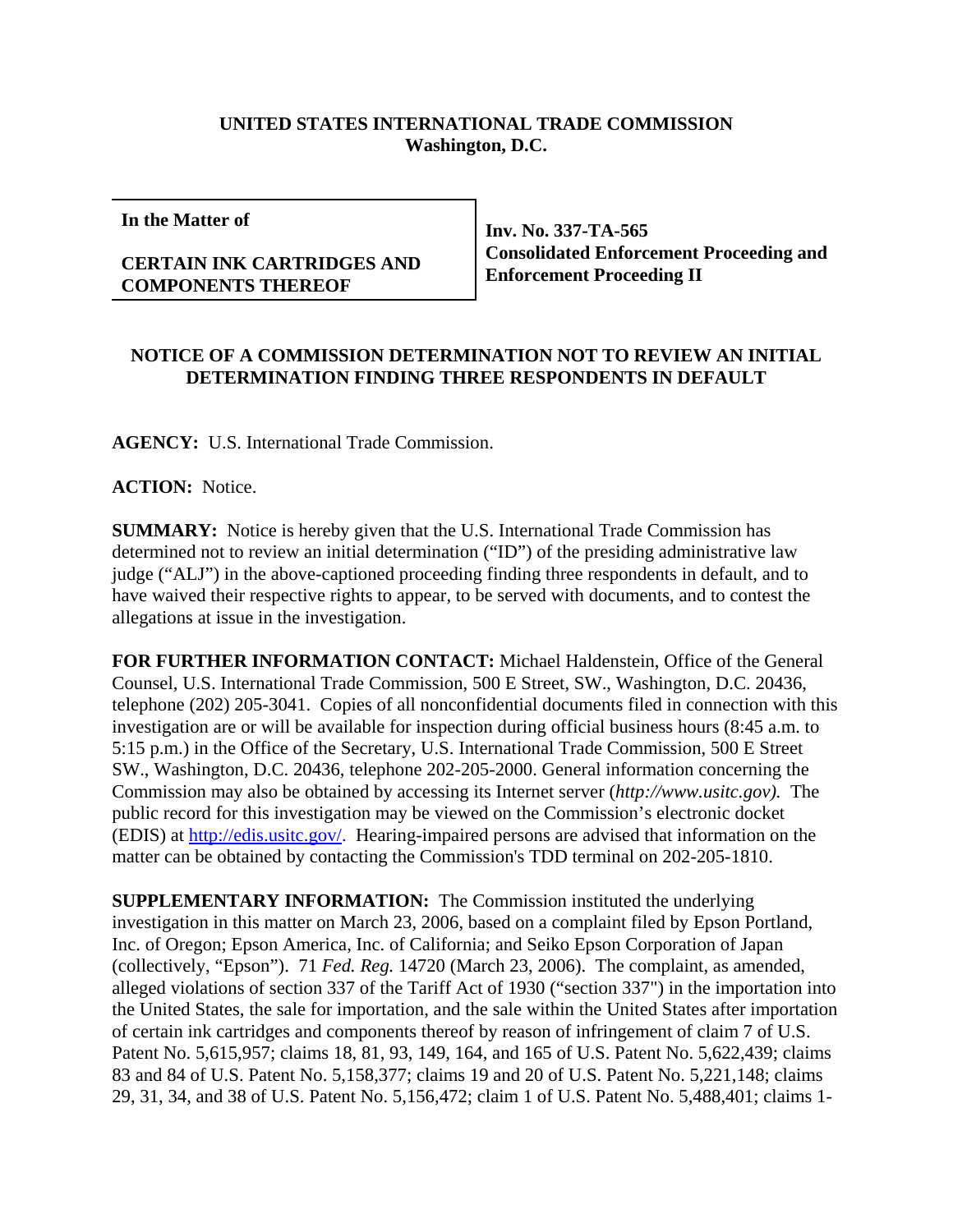3 and 9 of U.S. Patent No. 6,502,917; claims 1, 31, and 34 of U.S. Patent No. 6,550,902; claims 1, 10, and 14 of U.S. Patent No. 6,955,422; claim 1 of U.S. Patent No. 7,008,053; and claims 21, 45, 53, and 54 of U. S. Patent No. 7,011,397. The complaint further alleged that an industry in the United States exists as required by subsection (a)(2) of section 337. The complainants requested that the Commission issue a general exclusion order and cease and desist orders. The Commission named as respondents 24 companies located in China, Germany, Hong Kong, Korea, and the United States. Several respondents were terminated from the investigation on the basis of settlement agreements or consent orders or were found in default.

On October 19, 2007, after review of the ALJ's final ID, the Commission made its final determination in the investigation, finding a violation of section 337. The Commission issued a general exclusion order, a limited exclusion order, and cease and desist orders directed to several domestic respondents. The Commission also determined that the public interest factors enumerated in 19 U.S.C. § 1337(d), (f), and (g) did not preclude issuance of the aforementioned remedial orders, and that the bond during the Presidential period of review would be \$13.60 per cartridge for covered ink cartridges. Certain respondents appealed the Commission's final determination to the United States Court of Appeals for the Federal Circuit ("Federal Circuit"). On January, 13, 2009, the Federal Circuit affirmed the Commission's final determination without opinion pursuant to Fed. Cir. R. 36. *Ninestar Technology Co. et al. v. International Trade Commission*, Appeal No. 2008-1201.

On February 8, 2008, Epson filed two complaints for enforcement of the Commission's orders pursuant to Commission rule 210.75. Epson proposed that the Commission name five respondents as enforcement respondents. On May 1, 2008, the Commission determined that the criteria for institution of enforcement proceedings were satisfied and instituted consolidated enforcement proceedings, naming the five following proposed respondents as enforcement respondents: Ninestar Technology Co., Ltd.; Ninestar Technology Company, Ltd.; Town Sky Inc.; Mipo America Ltd.; and Mipo International, Ltd. On March 18, 2008, Epson filed a third enforcement complaint against two proposed respondents: Ribbon Tree USA, Inc. (dba Cana-Pacific Ribbons) and Apex Distributing Inc. On June 23, 2008, the Commission determined that the criteria for institution of enforcement proceedings were satisfied and instituted another formal enforcement proceeding naming the two proposed respondents as the enforcement respondents. On September 18, 2008, the ALJ issued Order No. 37, consolidating the two proceedings.

On November 7, 2008, Epson filed a motion pursuant to Commission rules 210.16 and 210.75 for an order directed to three of the enforcement respondents (Mipo International Ltd., Ribbon Tree USA, Inc. (dba Cana-Pacific Ribbons) and Apex Distributing Inc.) to show cause why they should not be found in default. The Commission investigative attorney supported the motion. None of the respondents filed a response to the motion. The ALJ issued a show cause order (Order No. 46) on December 12, 2008. The order required the three respondents to show cause why they should not be held in default, having not responded to the complaint and notice of investigation or the motion for a show cause order. None of the three respondents responded to Order No. 46.